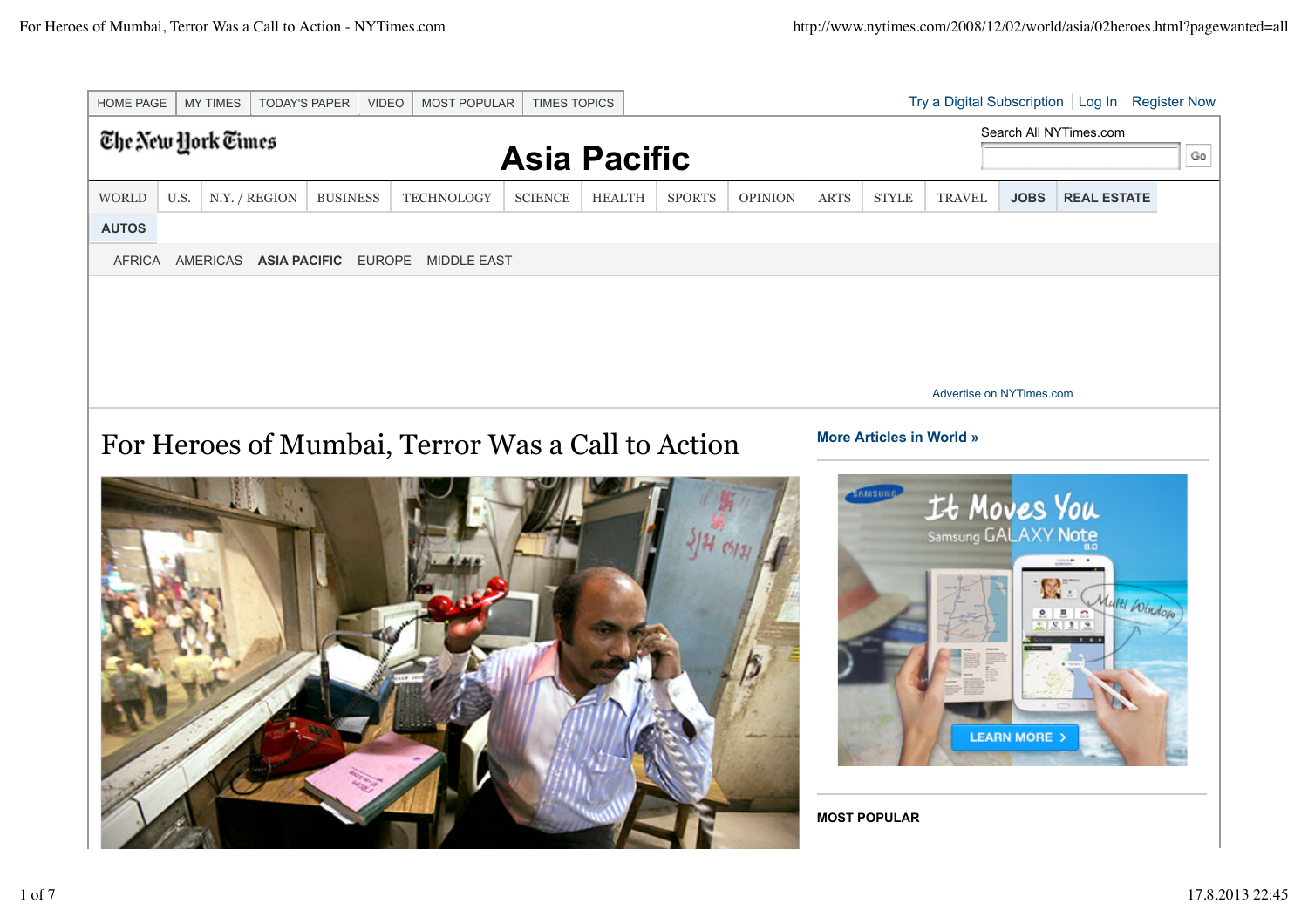#### Ruth Fremson/The New York Times

**TWITTER** LINKEDIN SIGN IN TO E-MAIL OR SAVE

THIS PRINT REPRINTS SHARE

**STEVE CARELL TONI COLLETTE** 

Vishnu Datta Ram Zende working Monday at a Mumbai railroad station where he saved lives last Wednesday.

By SOMINI SENGUPTA Published: December 1, 2008

**CARD IN** 

MUMBAI, India — On any ordinary day, Vishnu Datta Ram Zende used the public-address system at Mumbai's largest railway station to direct busy hordes of travelers to their trains.

## **Multimedia**



Map and Photographs of the Attack Sites

### **Related**

In Wake of Attacks, India-Pakistan Tensions Grow (December 2, 2008)

Times Topics: Terrorism in India

Enlarge This Image

But last Wednesday just before 10 p.m., when he heard a loud explosion and saw people running across the platform, he gripped his microphone and calmly directed a panicked crowd toward the safest exit. The station, Victoria Terminus, it turned out, was

suddenly under attack, the beginning of a three-day siege by a handful of young, heavily armed gunmen.

"Walk to the back and leave the station through Gate No. 1," he chanted alternately in Hindi and Marathi, barely stopping to take a breath until the platform was cleared. No sooner, gunmen located his announcement booth and fired, puncturing one of the windows. Mr. Zende was not hurt.

Overnight, Mr. Zende became one of Mumbai's new heroes, their humanity all the more striking in the face of the inhumanity of the gunmen. As the city faced one of the most horrific terrorist attacks in the nation's history, many ordinary citizens like Mr. Zende, 37, displayed

E-MAILED BLOGGED SEARCHED VIEWED

- 1. Digging Up Family Roots in Sicily
- 2. Struggling Immigrant Artist Tied to \$80 Million New York Fraud
- 3. Op-Ed Contributor: Headstone for an Apocalypse
- Museum Review: A Haven for Wit and Whimsy Dusts 4. Off Its Welcome Mat
- 5. Brown Cheered in Second Act, at Least So Far
- 6. Well: Is There Danger Lurking in Your Lipstick?
- 7. Op-Ed Contributor: Democracy in Egypt Can Wait
- 8. PAUL KRUGMAN: Moment of Truthiness
- 9. Movie Review | â€~Lee Daniels' The Butler': Black Man, White House, and History
- 10. Beliefs: In God's Name, or Baby â€~Messiah,' Competing Claims of Religious Freedom

Go to Complete List  $\hat{A}$ »



**The Colorful History of the Little Black Dress**

ALSO IN GLOBAL FASHION » In Paris, Underneath It All In the Royal Family, Dressing for Succession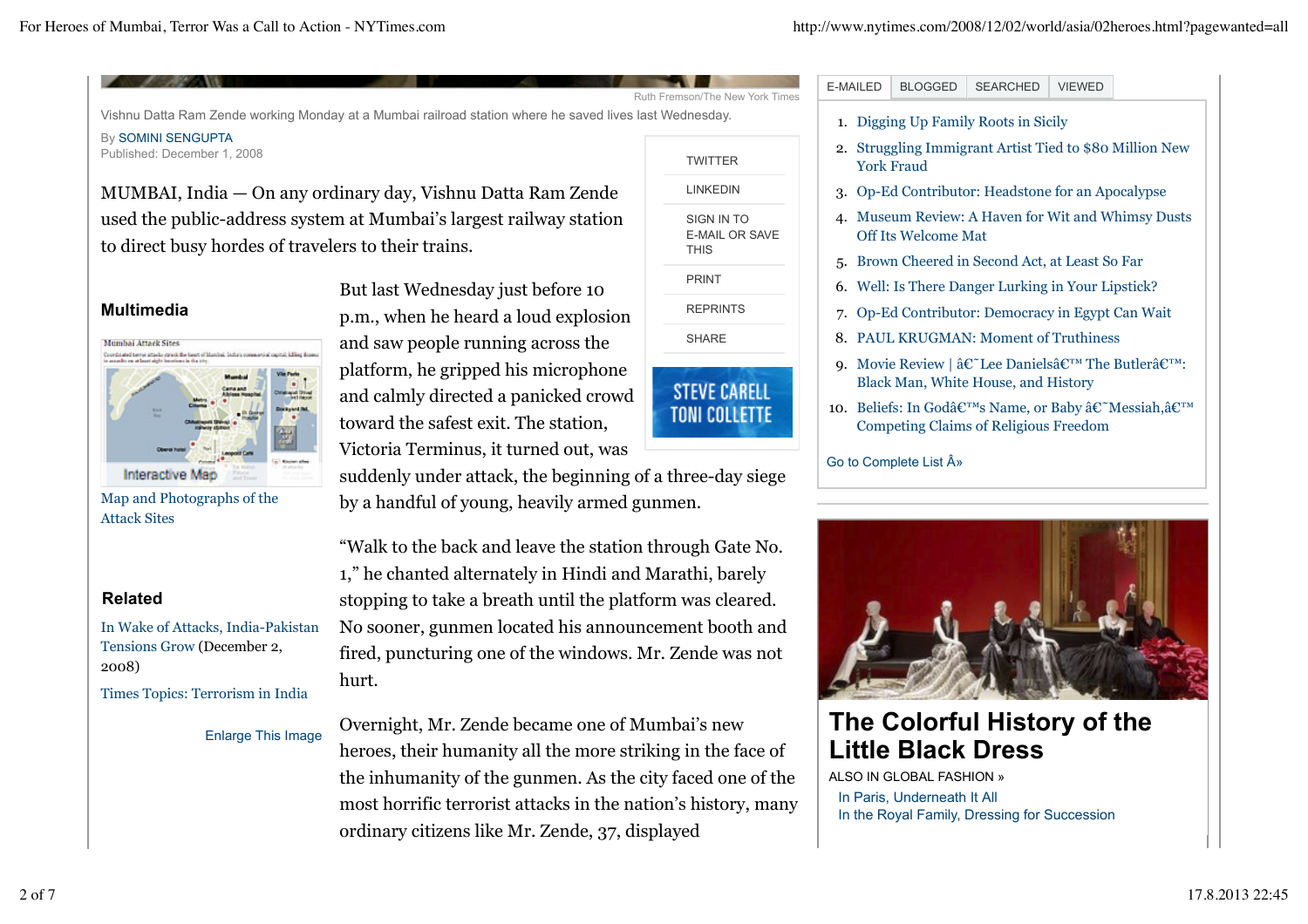

Ruth Fremson/The New York Times Nitin Minocha, a sous chef for a hotel restaurant, in a Mumbai hospital with his wife. He was shot in the arm on **Wednesday** 

extraordinary grace.

Many times, they did so at considerable personal risk, performing acts of heroism that were not part of their job descriptions. Without their quick thinking and common sense, the toll of the attacks would most likely have been even greater than the 173 confirmed dead on Monday.

Not far from the train station, as the same network of gunmen stormed the Taj Mahal Palace & Tower Hotel, a sous chef named Nitin Minocha and his co-workers

shepherded more than 200 restaurant diners into a warren of private club rooms called The Chambers.

For the rest of the night they prepared snacks, served soda, fetched cigarettes and then, when told it was safe, tried to escort the diners out through the back. They wanted to make sure their guests, many of them Mumbai's super-elite, were as comfortable as possible.

"The only thing was to protect the guests," said the executive chef, Hemant Oberoi. "I think my team did a wonderful job in doing that. We lost some lives in doing that."

During the attacks, six employees from the kitchen staff were slain. Another hotel employee, a maintenance worker on night duty, was shot in the abdomen and remained in critical condition on Monday.

Mr. Minocha, 34, caught two bullets in the left arm. It felt numb.

He could see that the bone had been shattered. He panicked.

"I'm a chef," he told himself. "I cook with both hands."

| The New York Times   International Herald Tribune |                                   |  |                          |  |
|---------------------------------------------------|-----------------------------------|--|--------------------------|--|
|                                                   | <b>SAVE ONCE. READ ANYWHERE.</b>  |  | The New York Times       |  |
|                                                   | <b>FOR REGISTERED USERS ONLY.</b> |  | <b>Register for Free</b> |  |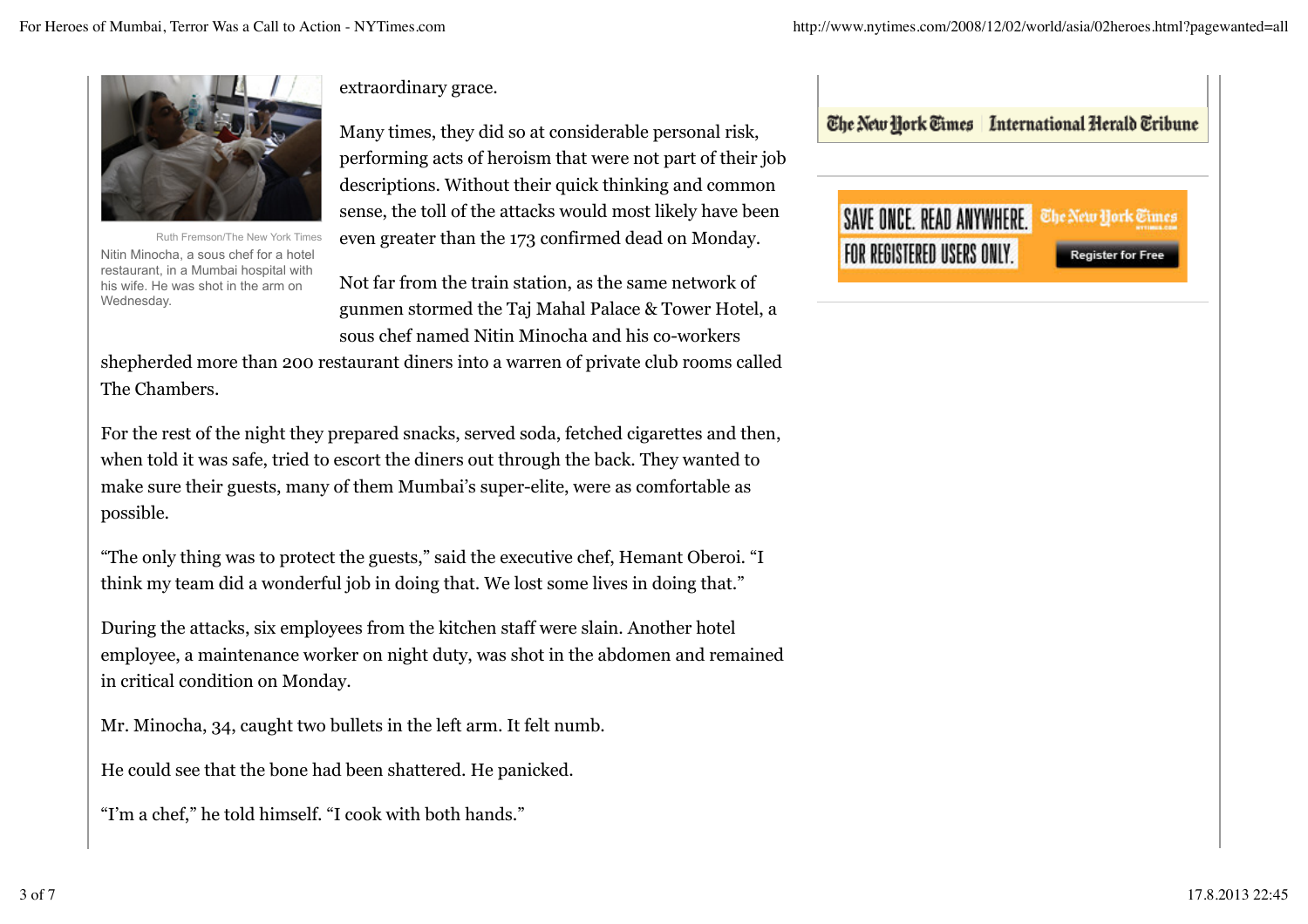Even after an aborted evacuation bid, hotel workers helped get water for their guests and held up bedsheets to create makeshift urinals. Next to the Nariman House, the headquarters of a Jewish religious organization, where gunmen took hostages, neighbors helped neighbors evacuate to safety.

At another hotel, the Oberoi, staff members ushered restaurant diners into the kitchen and out the door; at that hotel, 10 employees were among the dead.

At Victoria Terminus, also known as Chhatrapati Shivaji Terminus, Mr. Zende's calls prevented many commuters from walking into the path of two gunmen. "It occurred to me, I should prevent people from going to that side," he said.

The attackers had already shot up the other wing of the 130-year-old railway station, littering it with dead bodies, puncturing windows with bullet holes.

In choosing their targets, the gunmen spared neither rich nor poor, neither Westerners nor Indians.

At the Taj, for instance, Mr. Minocha was on duty at the Golden Dragon restaurant when gunmen stormed the hotel lobby. He cracked open the door, saw the commotion and promptly closed it. He and his fellow workers escorted diners at his restaurant to the city's most expensive Japanese restaurant, and finally up to The Chambers, where guests were invited to sit and wait it out.

"They were doing everything they could," said Bhisham Mansukhani, who had been attending a friend's wedding reception that night, before he was shepherded into The Chambers.

For the next several hours, the staff tried to keep everyone calm and well-fed. At one point, Mr. Minocha recalled Monday from his hospital bed, he had seen the red dome of the hotel on fire.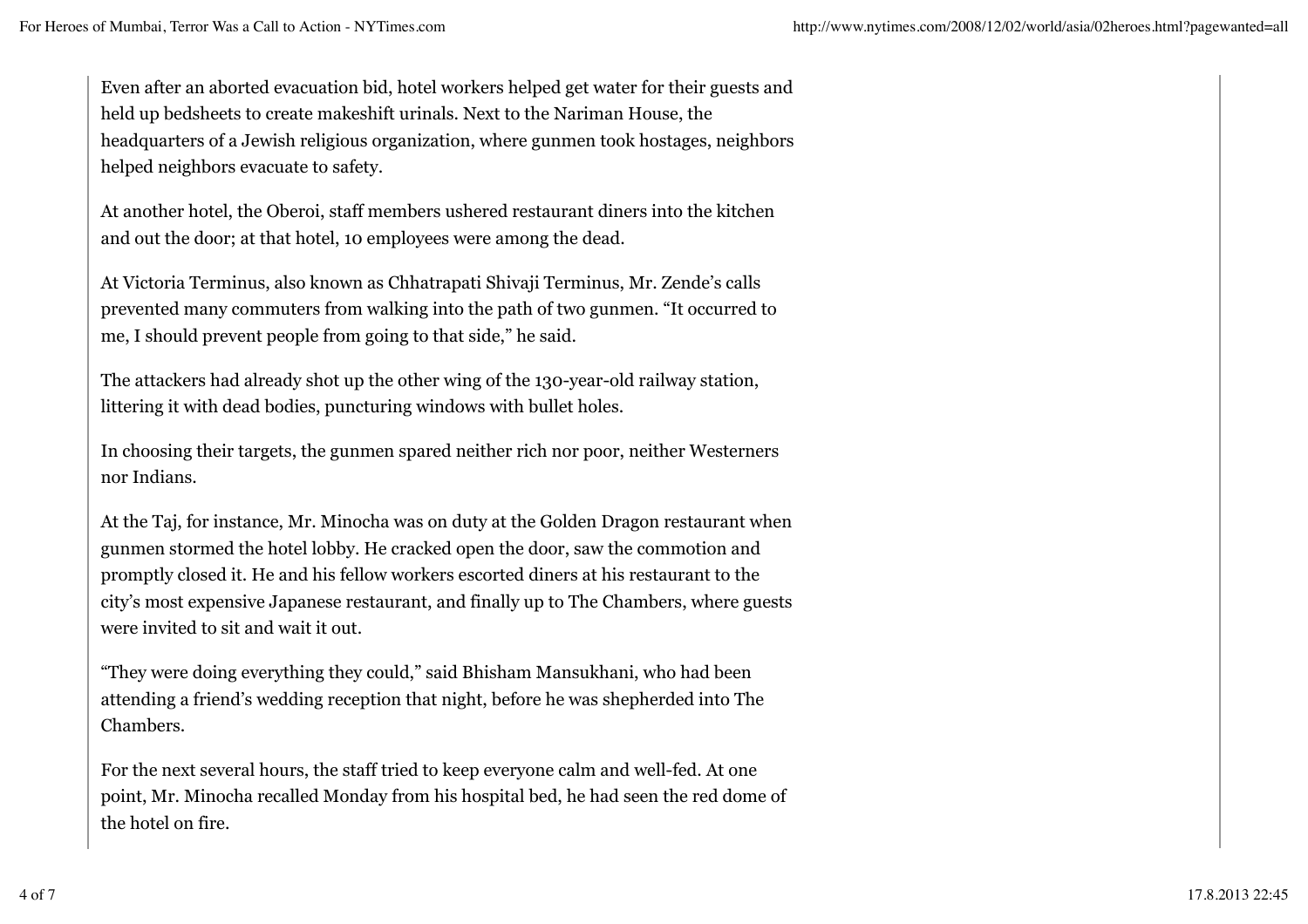Well before dawn, security officers instructed that guests leave in groups of four. The hotel staff lined up, as though in a chain. Some people got out. Others did not. Bullets suddenly came in a burst. That is when Mr. Minocha was hit twice in the forearm.

The gunfire led to a near stampede. Mr. Minocha made it outside, screaming for help. Those who were still inside made a U-turn to The Chambers, which is when a maintenance worker named Rajan Kamble was shot in the back.

The bullet went straight through his abdomen, perforating his intestines, which a couple who had been dining at the restaurant, Prashant and Tilu Mangeshikar, both doctors, tried to push back into place with some bandages and bedsheets.

Prashant Mangeshikar said that even when they were trapped inside a room in The Chambers, the young hotel staff kept unusually calm. "Everything was looking like a holy mess," he recalled. "The majority was between 20 and 25. Nobody lost their cool."

At Victoria Terminus, the gunmen acted with a cool precision.

They first struck the long-distance section of the Victoria Terminus, spraying the large waiting hall with gunfire. Those waiting were about to board the slow, crowded, poor-man's train to Varanasi, scheduled to depart at 11:55 pm, one of many that ferry migrant workers between India's hinterland and this, its dream city.

Satya Sheel Mishra, who runs a second-floor restaurant called Re-Fresh Food Plaza, saw the two gunmen take their positions and fire. Seven bullets pierced his glass windows. Crouching on the ground, he saw the men shoot indiscriminately and then march toward the other side of the station, where Mr. Zende made announcements for the commuter trains to the suburbs.

Mr. Zende saw the gunmen walk in front of his window. Then he crouched on the ground and heard them shoot. One bullet came through a window. Above his microphone, the